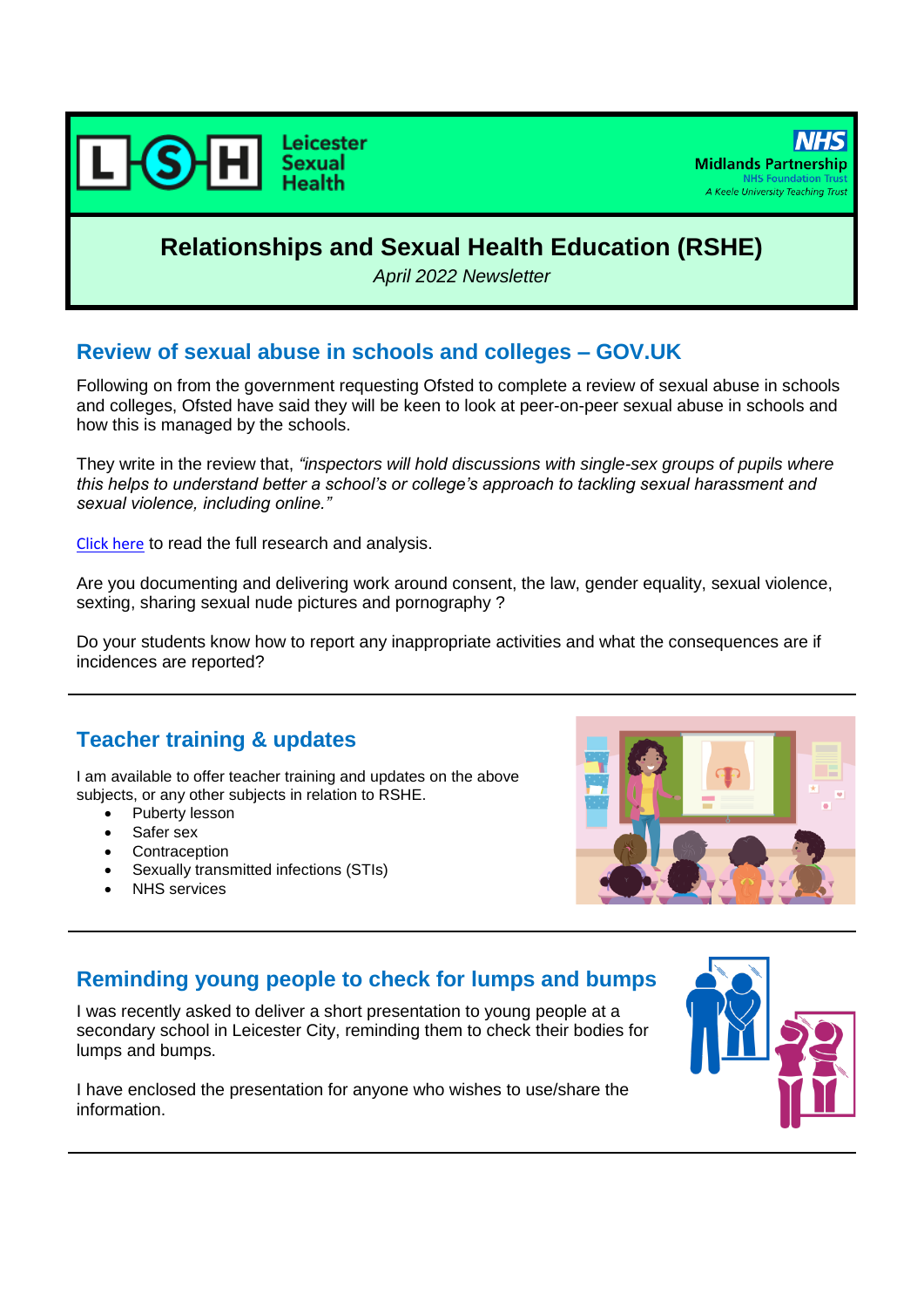# **Useful resources for teaching Online Safety**

- **[www.childnet.com](http://www.childnet.com/):** Helpful information and guidance for teachers and professionals including online bullying, social media, grooming, gaming and more.
- **[www.internetmatters.org](http://www.internetmatters.org/):** Expert support and practical tips to help children benefit from connected technology and the internet safely and smartly.
- **[www.healthforteens.co.uk](http://www.healthforteens.co.uk/):** Tips for teenagers on their emotions and feelings, growing up, puberty, health, lifestyle, relationships and sexual health.
- **[www.parentzone.org.uk](http://www.parentzone.org.uk/):** Working to improve outcomes for children in a digital world.
- **[www.nspcc.org.uk](http://www.nspcc.org.uk/):** Support and tips to help keep children safe. From advice on children's mental health to staying safe online, support for parents and what to do if you're worried about a child.
- **[www.sexeducationforum.org.uk](http://www.sexeducationforum.org.uk/):** A registered charity working for quality relationships and sex education

# **Period poverty**

Are you registered on the government's free period products scheme for schools?

We understand this scheme is to continue running past July 2022.

[Click here](https://www.gov.uk/government/publications/period-products-in-schools-and-colleges/period-product-scheme-for-schools-and-colleges-in-england) to find out more, including:

- choosing and ordering period products
- distributing products within institutions
- tackling stigma

# **C-Card free condom scheme**

All secondary schools/alternative education/colleges in Leicester, Leicestershire and Rutland are eligible for the free and confidential NHS condom scheme, C-Card.

If you are not running the scheme and are interested in joining, please email Alison at [Alison.spooner@mpft.nhs.uk](mailto:Alison.spooner@mpft.nhs.uk) to discuss further.



# **The Period Pack**